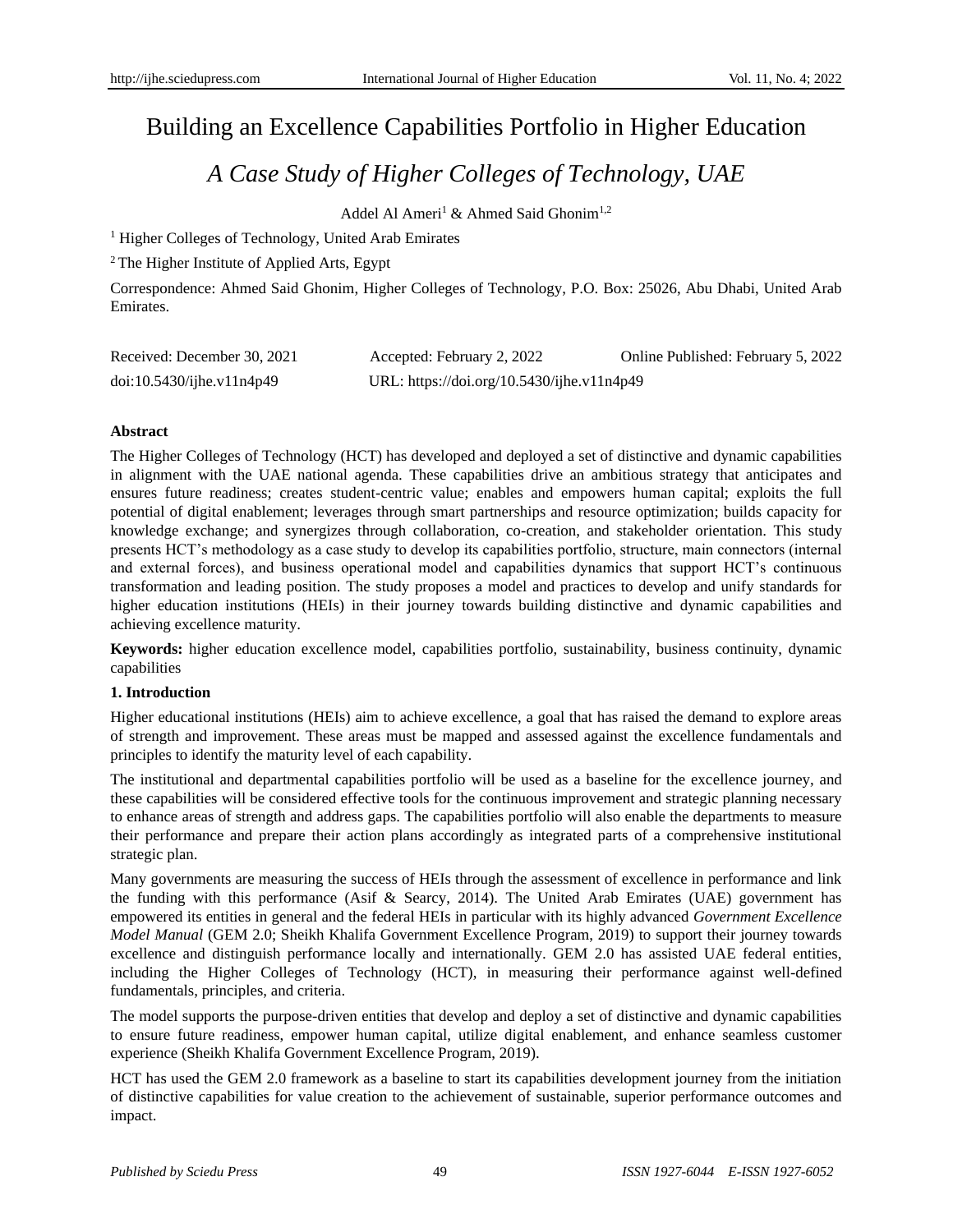This paper argues that building excellence capabilities portfolios in HEIs will advance future orientation, innovation, and disruptive thinking and deliver excellent and sustainable value to the institutions and their units. Capabilities portfolios drive excellence and support HEIs in designing the major developmental leaps required to deliver benefits to the nation, achieve leading positions in global competitiveness, and ensure efficiency.

HCT has developed its excellence capability building model (ECBM) to enhance the excellence maturity levels across all institutional departments and units. The ECBM was developed based on HCT's accumulated experiences in applying the excellence concepts and approaches through the last three cycles of the UAE Government Excellence Awards.

### **2. Method**

- *2.1 Literature Review*
- 2.1.1 Excellence in Higher Education

Studies have recently explored the concept of excellence in higher education and the applicability of using excellence models, such as the European Foundation for Quality Management (EFQM), in HEIs. Global higher education rankings have stimulated the excellence concept as a main driver for enhancement (Brusoni et al., 2014). As Ghinea, Dima, and Hadad (2017) argued, the concept of excellence is perceived in different ways by HEIs in relation to their organizational culture and socioeconomic and political conditions. Although most HEIs' strategic plans state that they are striving to achieve excellence in research and teaching, there are few HEIs that believe that excellence can be extended to all core and supporting functions to be able to achieve a leadership position and high ranking.

Excellence is achieved as a result of the intelligent use of organizational resources and capabilities and does not happen by accident (Asif & Searcy, 2014). Musli, Mann, Grigg, and Wagner (2011) defined the excellence model as a self-assessment tool used to validate the entities' strategies, business practices, and stakeholder-related performance results.

Excellence in higher education focuses on integrating the knowledge, experience, and strategy to maintain efficiency and effectiveness through all the processes and procedures in alignment with higher education strategic objectives (Al Shobaki & Naser, 2016). HEIs that own relatively the same resources and work in a similar environment are performing differently; hence, they have different levels of excellence performance, which varies from one setting to another and is based on objectives and priorities (Asif & Searcy, 2014).

Hides, Davis, and Jackson (2004) have identified excellence in higher education as a sum of several achievements, among which are attaining the mission and vision of the organization, becoming a role model for other HEIs, reaching and exceeding internal targets, achieving stakeholder satisfaction, and gaining well-being by using all resources optimally.

Several HEIs have begun to use quality management models, including the excellence model developed by the EFQM (Sadeh & Garkaz, 2015). The EFQM can be used as a tool for self-assessment. Its nine criteria can be applied in HEIs and operationalized to fit the higher education context, which can ultimately support continuous improvement, leading to the creation of distinctive capabilities and achieving excellence in HEIs (Dima, Cloditchi, Istudor, & Luchian, 2019).

The UAE government has designed its own excellence model (GEM 2.0) to inspire government entities on their journey towards excellence and to keep the momentum of excellence going. The model is based on pioneering thinking and advanced approaches that pave the way for defining and steering future governments, including federal HEIs (Sheikh Khalifa Government Excellence Program, 2019).

The authors have urged that excellence can be better achieved when the HEI is viewed as an open and dynamic ecosystem with interrelated activities supported by the intelligent use of technologies and partnerships. This ecosystem perspective encourages HEIs to think beyond their boundaries and achieve a balance between innovation and academic rigors, through collaboration and leveraging potential capabilities in their quest to enhance value creation and establish leading positions.

Excellence in higher education requires constant innovation, disruptive thinking, and transformation across the entire ecosystem to generate positive, sustainable performance outcomes. Excellence in higher education will be achieved when proactive and resilient mindset attributes are instilled institutionally and in all functions, which anticipate emerging trends, and generate new capabilities to chart the future and enhance the competitive edge.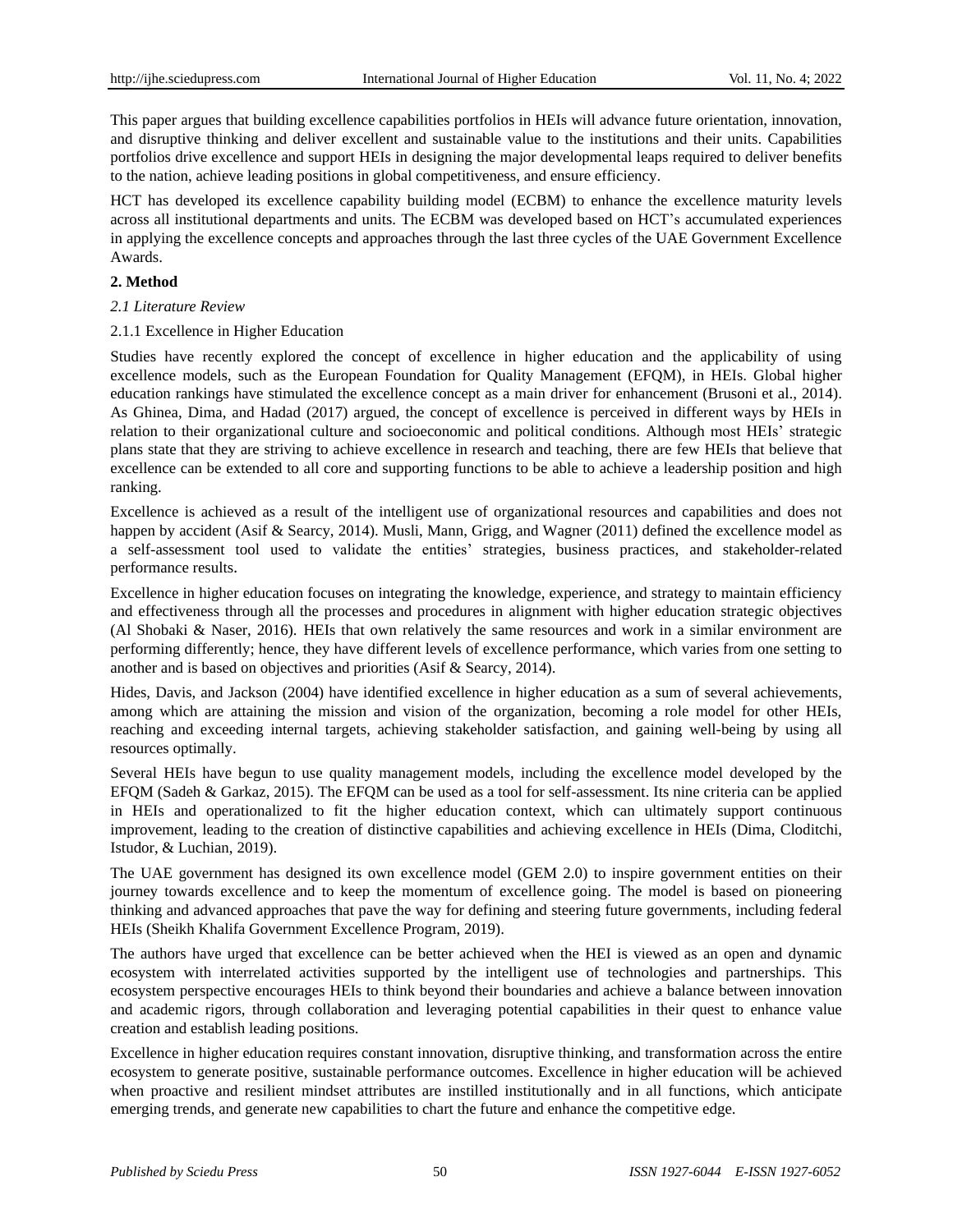# 2.1.2 Performance Evaluation Models Applied in HEIs

Performance Evaluation Models Applied to HEIs are aiming to maintain and improve the HEIs excellence capabilities and academic quality by guiding and assessing their compliance and maturity against their set of standards. The higher education commissions in each country are developing policies and standards in alignment with international practices to be able to assess the HEIs performance and excellence maturity and guide their efforts towards the continuous improvements of the quality system and institutional effectiveness (Batool, Qureshi, & Abdul Raouf, 2010).

Local higher education commissions are also supporting HEIs to meet international performance evaluation standards of regional and international rankings and excellence frameworks applied in HE.

HEIs have to perform a self-assessment activity at department/programme and institutional levels to be able to measure the excellence performance and ensure the academic quality provision, in order to meet the standards of the performance evaluation models targeted. There are a lot of self-assessment practices are currently applied at HEIs such as Balanced Scorecard, total quality management and performance multi-ranking system which will be reviewed in the following section as follows:

Total quality management (TQM) plays a vital role in the excellence journey at HEIs where the quality improvement is the integral part build involvement of every aspect by everybody within the institution and lead for continuous improvement and excellence maturity (Aziz, S., Mahmood, M., & Bano, S, 2018).

As a comprehensive performance evaluation system, TQM at HEIs covers inputs, processes and outputs, sets a performance evaluation tool including academic and non-academic functions and services and assesses its results such as employment, student satisfaction, community services and research outputs, in order to enhance the excellence capabilities and quality provision.

The balance scorecards (BSC) use quantitative indicators methodology to measure the performance of HEIs in different dimensions, assess the institutional capabilities in relation to the strategic goals and objectives and consider the international best practices and performance evaluation models standards as a baseline for setting the targeted indicators (Al-Hosaini & Sofian, 2015)

The BSC methodology depend on a target and actual accomplishment relationship, the interdependent processes, short and long-term plans and accumulative achievements success. The BSCs enable HEIs to monitor the continuous improvements in all excellence and institutional effectiveness parameters used in assessment of the institutional performance and help HEIs to focus on their strategic goals and objectives (Ali, 2007; Kaplan and Norton, 1993).

The quest for global performance evaluation system to assess the excellence performance and capabilities in higher education has become a necessity to enhance HEIs' opportunities and competitive advantages globally and to meet the expectations of stakeholders. The multi-ranking systems have inaugurated to support the HEIs' performance toward qualitative excellence and increased efficiency in a global perspective. The global ranking bodies have developed a comprehensive system and criteria to assess the performance of the HEIs and rank them on certain critical performance parameters, providing a baseline for decision-making by various stakeholders such as government quality commissions, students, parents, faculty, industry and others. (Kumar A. & Thakur R., 2018).

This paper has explored the different performance evaluation models, excellence frameworks and raking system to build a new model for building excellence capabilities portfolio to facilitate the self-assessment practices and support the excellence journey at HEIS. The Excellence capabilities portfolio captures the institutional and departmental cross-functional capabilities in dynamic processes, thus providing input–output efficiency and effectiveness as described below in the next section identifies the methodologies used to build the targeted portfolio.

### 2.1.3 Excellence Capabilities in Higher Education

Recently, HEIs have faced challenges in meeting the needs of their students, industry partners, and other stakeholders. Consequently, HEIs have done their best to add value and achieve excellence by creating distinctive capabilities and enhancing their competitive advantages in higher education.

The capabilities represent strength areas with at least a full cycle of implementation, which has led to distinguished results and high impact. These capabilities and competitive advantages can be presented and recognized by ranking, an assessment of different models of excellence, or any other assessment technique (Elayan & Sleimi, 2020).

Capabilities and competitive advantages will target the enhancement of the core business (academic and research capabilities), organizational performance, and stakeholders' well-being (supporting services capabilities). In addition, they will offer more innovative features and greater quality to students.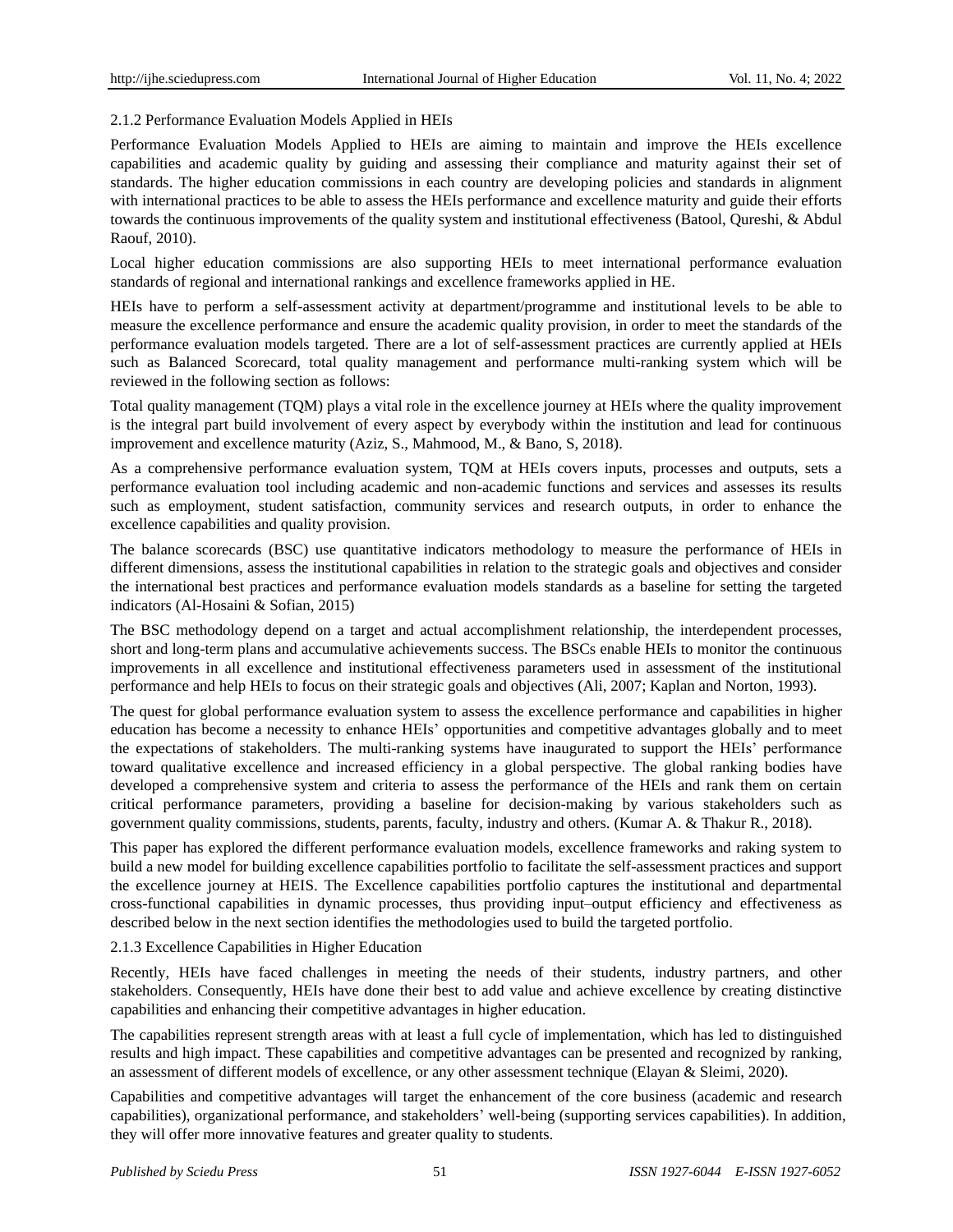Higher education capabilities can be classified into operational and dynamic capabilities. Operational capabilities are about execution of the day-to-day activities, such as teaching, assessment, professional development, and research (Winter, 2003), whereas dynamic capabilities are the key component of the transformational process and the foundation for innovation and value creation (Demil & Lecocq, 2010).

Teece et al. (1997, p. 516) defined dynamic capabilities as the institution's ability to integrate, form, and reconfigure strength areas to address rapidly changing environments. Dynamic capabilities can be categorized into three types: identify opportunities; compile opportunities; and transform and reconfigure resources to enable HEIs to thrive in uncertain operating environments, rapidly adjust while maintaining desired outcomes, and achieve excellence (Naldi, Wikström, & Bjørn Von Rimscha, 2014).

Leading HEIs disrupt the ecosystem with innovative and dynamic capabilities that transform services, generate exceptional outcomes, support HEIs' decision-making to be more future oriented, and enhance stakeholders' well-being. This creates a paradigm shift and enables leading HEIs to be role models for other HEIs (Sheikh Khalifa Government Excellence Program, 2019).

The quest for a systematic mechanism to understand the portfolio of an HEI's distinguished capabilities has been mapped out. Hence, this study will explore HCT's methodology for building capabilities portfolios and present how HCT has developed the model and classified the capabilities into multiple dynamic levels to enable meeting longand short-term priorities and discuss how HCT utilizes its capabilities portfolio to plan and achieve strategic goals and objectives that are focused on stakeholders' well-being and driven by performance excellence.

This study also proposes a framework for identifying key capabilities and building capabilities portfolios in HEIs.

#### **3. Research Goal**

It is evident from the lack of scholarly articles on the applications of excellence in higher education that its best practices must be explored to promote more opportunities to support all aspects of excellence in HEIs. In this study, identifying excellence capabilities in different levels (the key component or building block of the business model) and structuring institutional capabilities portfolios will be discussed to clarify how building capabilities can be the foundation for performing excellence; leading future planning for sustainable competitive advantages; and enhancing local, regional, and global leadership positions.

This study aims to discuss the importance of dynamic capabilities in higher education and the relationship between capabilities portfolios and innovative performance. These two items will enhance and maintain the business models and processes and draw more attention to how innovative capabilities affect the maturity level of excellence.

To accomplish outstanding results with a high effectiveness, HEIs need to develop capabilities portfolios as a baseline for analysing and assessing the excellence of performance and fostering the innovation of these capabilities.

In summary, this study aims to answer the following research questions:

- 1. How do HEIs identify their excellence capabilities and develop their own capabilities portfolios?
- 2. How can HEIs classify their capabilities and what are the main classification types?
- 3. What is the main role of the capabilities portfolio in improving excellence of performance?
- 4. How do HEIs effectively manage and maintain their capabilities portfolios?

### **4. Research Methodology**

The researchers used the exploratory and descriptive analytical approaches, analysing the needs of the different performance evaluation models, excellence frameworks and ranking systems and explore the types of the capabilities and different methodologies used to capture excellence capabilities to be able propose the new model for building capabilities portfolio at HEIs, which is appropriate with the nature of the research. The case study provided in this paper to present implications and results on institutional excellence maturity.

The researchers studied the different perspective and opinion by reviewing the literature available that empowered the discussion and presented the case study to facilitate the testing of the conclusions. The views expressed in the paper incorporated the references, identifying sources of information to provide a deep explanation of the excellence concepts in HEIS and described these analysed variables relationship to each other, taken into consideration the experience of HCT and the method of case study which has utilized based on availability at the institutional data collected by the researchers, with the support of the relevant departments and concerned staff members related to the subject of study namely: Strategy and Future Division and Government Excellence and the Institutional Research Units.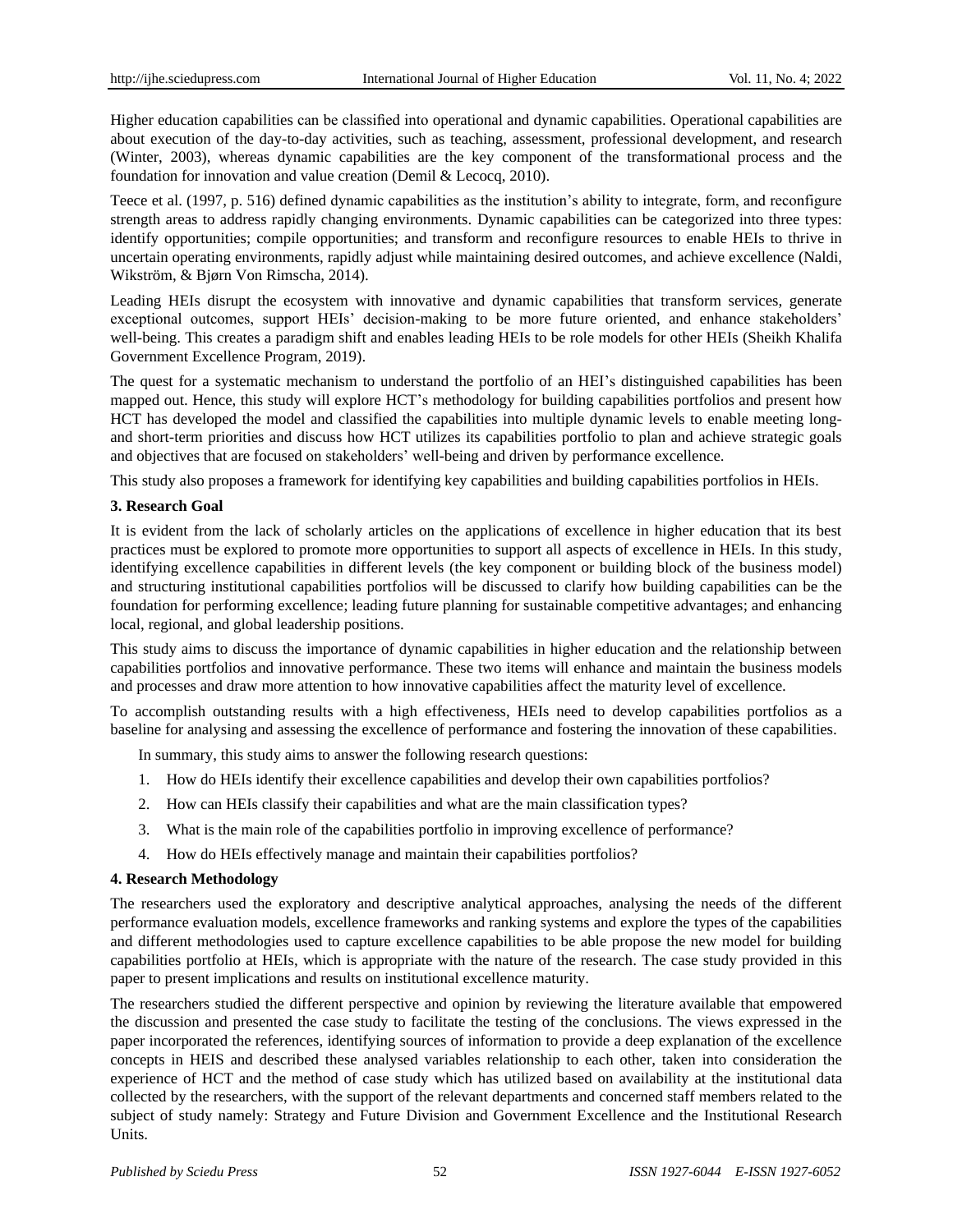## **5. Discussion**

## *5.1 Identifying Capabilities of Excellence in Higher Education*

The capabilities of excellence in HEIs must be identified, categorized, aligned with the excellence model, managed, and fully utilized to achieve the outstanding results that lead to the highest impact (Hafeez, Malak, & Zhang, 2007).

The capabilities of the HEIs will be captured by the excellence model through the assessment activities and be reflected on the maturity level of excellence. Hence, there is an urgent need for a systematic mechanism to identify and present the capabilities and build a structured portfolio of the HEIs' capabilities. Capabilities portfolios will primarily be categorized by HEIs' unique capabilities and capabilities will be mapped with the excellence principles and foundation to facilitate the assessment of excellence in the HEIs.

5.1.1 Quest for Emerging Capabilities

- HEIs' capabilities are developed as a result of the skills and competencies of their academic and non-academic staff and collectively in a departmental structure.
- Capabilities portfolio will present the physical and human resources and how they are integrated and functioned together to improve operations and achieve strategic priorities.
- Capabilities are unique and differ among HEIs, based on HEIs' identity and personality, strategic priorities, and performance style.
- Capabilities portfolio will enable HEIs to show the success in transferring knowledge and technical know-how into results and create a new learning opportunity.
- Capabilities are developed and improved through strategic execution and cumulatively support developing a coherent and distinguished higher education system.

### 5.1.2 Proposed Capabilities Identification Process

The process of identifying the most important organizational capabilities will follow these steps:

- 1. Identify internal and external strategy forces
- 2. Determine the set of capabilities affecting strategic priorities
- 3. Collect information about each capability from the relevant team
- 4. Explore the co-relations between different capabilities (the baseline for the classification process)
- 5. Follow the trend of the results (key performance indicators, assessment reports, and internal and external moderation)
- 6. Explain the implications of the capabilities on the organizational level (impact)
- 7. Draw the map of capabilities and link the capabilities with the strategic priorities they are serving
- 8. Map the capabilities with the principles and foundations of the excellence model (EFQM, GEM 2.0, or any other model)
- 9. Assess the achievement of each of the main three catalysts (innovation, preemptiveness, and agility) at the departmental and functional levels
- 10. Identify the gaps (strategic priorities not supported by capabilities)
- 11. Apply the assessment metrics of the excellence model to assess the maturity level of excellence of each capability
- 12. Identify areas for improvement based on the assessment results
- 13. Develop an action plan to create new capabilities for the gaps and address areas for improvement
- 14. Collect evidence for each capability
- 15. Design a follow-up mechanism to track improvement plans

#### *5.2 Capability Classifications*

Following are the classifications of the capabilities in HEIs: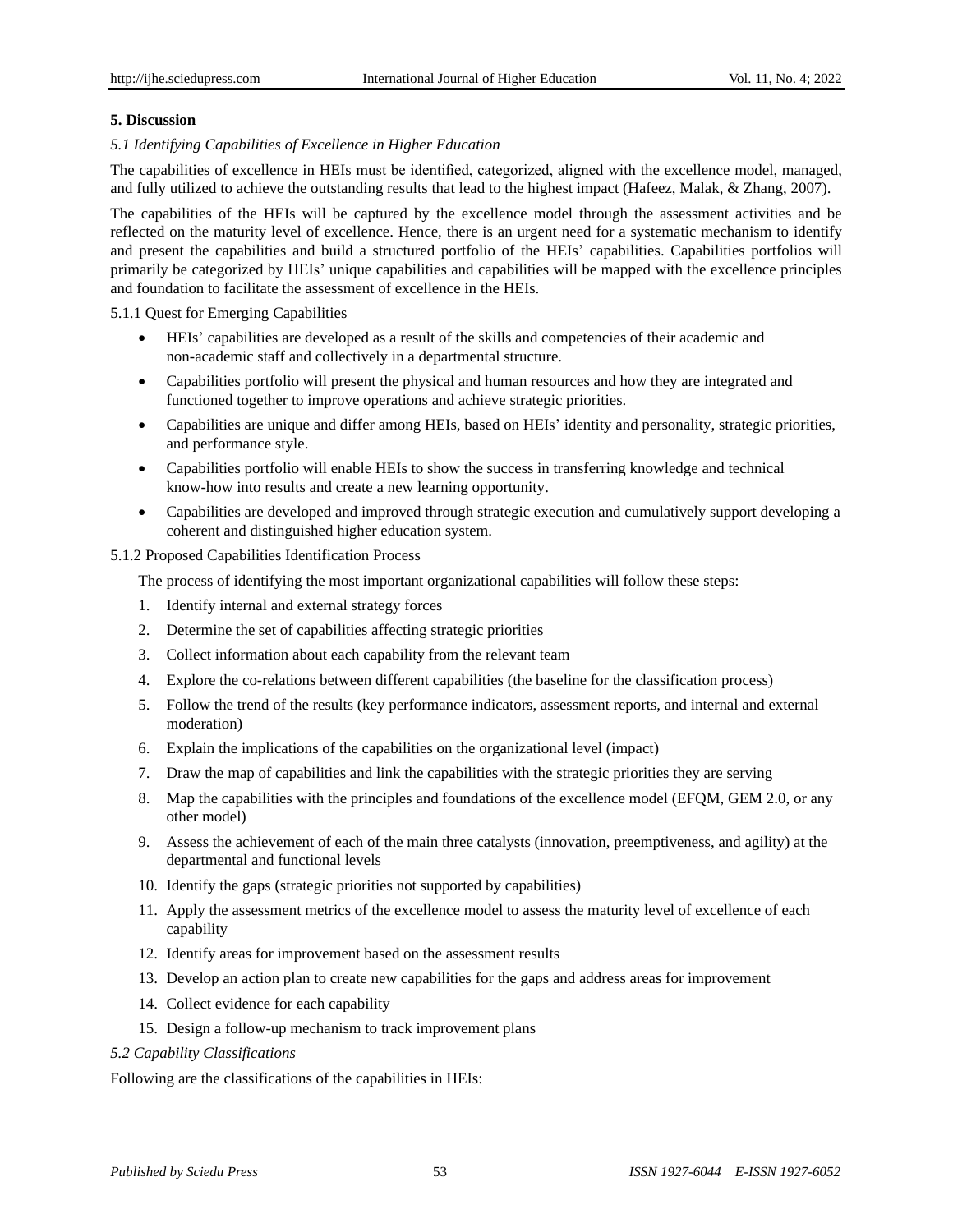### 5.2.1 Capability-Level Classification

There are three levels of HEI capabilities: strategic (high-level direction), tactical (enablers), and operational (implementation of the plans and strategies). They are as follows:

- Strategic-level capabilities are the set of strategies, policies, procedures, organizational structures, and systems projected to improve the decision-making efficiency of HEIs and plan for achieving the HEIs' strategic goals and objectives.
- Tactical-level capabilities are processes, applications, and technologies to create the enabling ecosystem and illustrate the collaborative and integrated approaches aiming to plan and organize the use of HEIs' assets.
- Operational-level capabilities are the ad-hoc practices, operations, and activities to formally define steps to actively optimize the processes to explicitly facilitate and manage running the core business and its resultant metrics.

As a sample of the capability-level classification, Figure 1 presents the capabilities of the employability and knowledge economy division cascaded down from the strategic through the tactical levels and into the operational capabilities.



Figure 1. Capability Levels: Employability and Knowledge Economy Division Sample

### 5.2.2 Capability Specialism Classification

This classification encompasses the unbundling of the HEIs' activities into business activities, creating the necessary inputs for final output, including the main and essential activities (core business), and enabling activities that support the core business activities to achieve the institutional objectives (supporting business).

Core business capabilities is a strength area in the academic and research divisions performed at a consistently high level as critical to their competitive position in the marketplace as well as the HEIs' performance and stakeholders' well-being.

Supporting capabilities are enabling strength areas that offer more features and greater quality to the enabling ecosystem and students' life. They are necessary to support the core business and operations but not enough in themselves to competitively distinguish HEIs within their sector.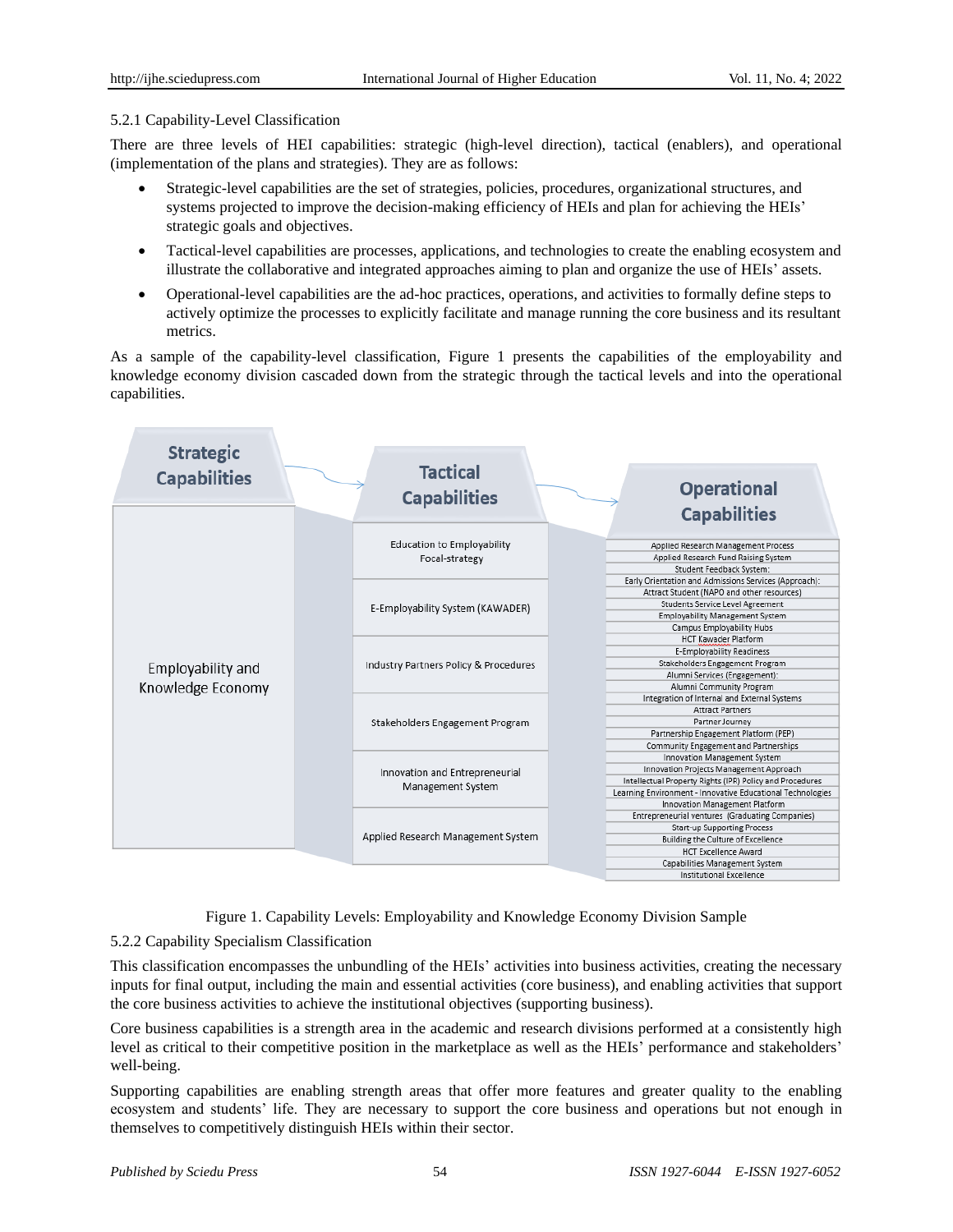#### 5.2.3 Capability Advancement Classification

Higher education capabilities can be classified into operational and dynamic capabilities, based on the uniqueness of the capability and the value and impact of its results compared with beer HIEs' results of similar capabilities:

- Dynamic capabilities refer to "the capacity of an organization to purposefully create, extend, or modify its resource base" (Helfat et al., 2007, p. 94). They are the key components of the transformational process and the foundations for the innovation and value creation (Demil & Lecocq, 2010).
- Operational capabilities are about execution of the day-to-day activities and pertain to the current operations of HEIs, such as teaching, assessment, professional development, and research (Winter, 2003).

#### 5.2.4 Capability Maturity Classification

Capability maturity is an assessment approach for classifying capabilities according to their competitive advantage and excellence level in responding to the changes and improvements in the competitive environment.

- Basic capabilities are about managing the HEIs' resources and supporting operational activities.
- Essential capabilities are about managing the value chain and processes, where operational excellence enhances the maturity level of excellence of the capability.
- Advantage capabilities are about the strengths in working to manage the disruption and future HEI models to secure a robust competitive advantage.
- Distinctive capabilities are a unique and innovative strength area, superior to all competition. These capabilities create distinguished results, make a high impact, and lead to business success.

Figure 2 illustrates the relationship between the competitive advantages and the operations & value creation to form a scale to measure the maturity level of each capability.



**Operations and Value Creation** 



#### *5.3 Capability Dynamicity*

The capabilities portfolio must be developed and integrated into multiple dynamic levels to enable HEIs to meet strategic priorities. This lean and agile two-way formation modelling allows HEIs to plan and achieve strategic goals and objectives, focusing on customers' well-being driven by performance excellence. Furthermore, such resilience capabilities formation allows HEIs to become highly responsive to their current and future needs and transform into delivering their services anytime and anywhere.

### *5.4 Catalysts of Excellence Capabilities*

Innovation: Leading HEIs should create an environment that is open to all new innovative ideas; supports sustainable learning and development; instils a creative mindset to develop dynamic capabilities that exist everywhere, in all functions; and generates exceptional outcomes (Sheikh Khalifa Government Excellence Program, 2019).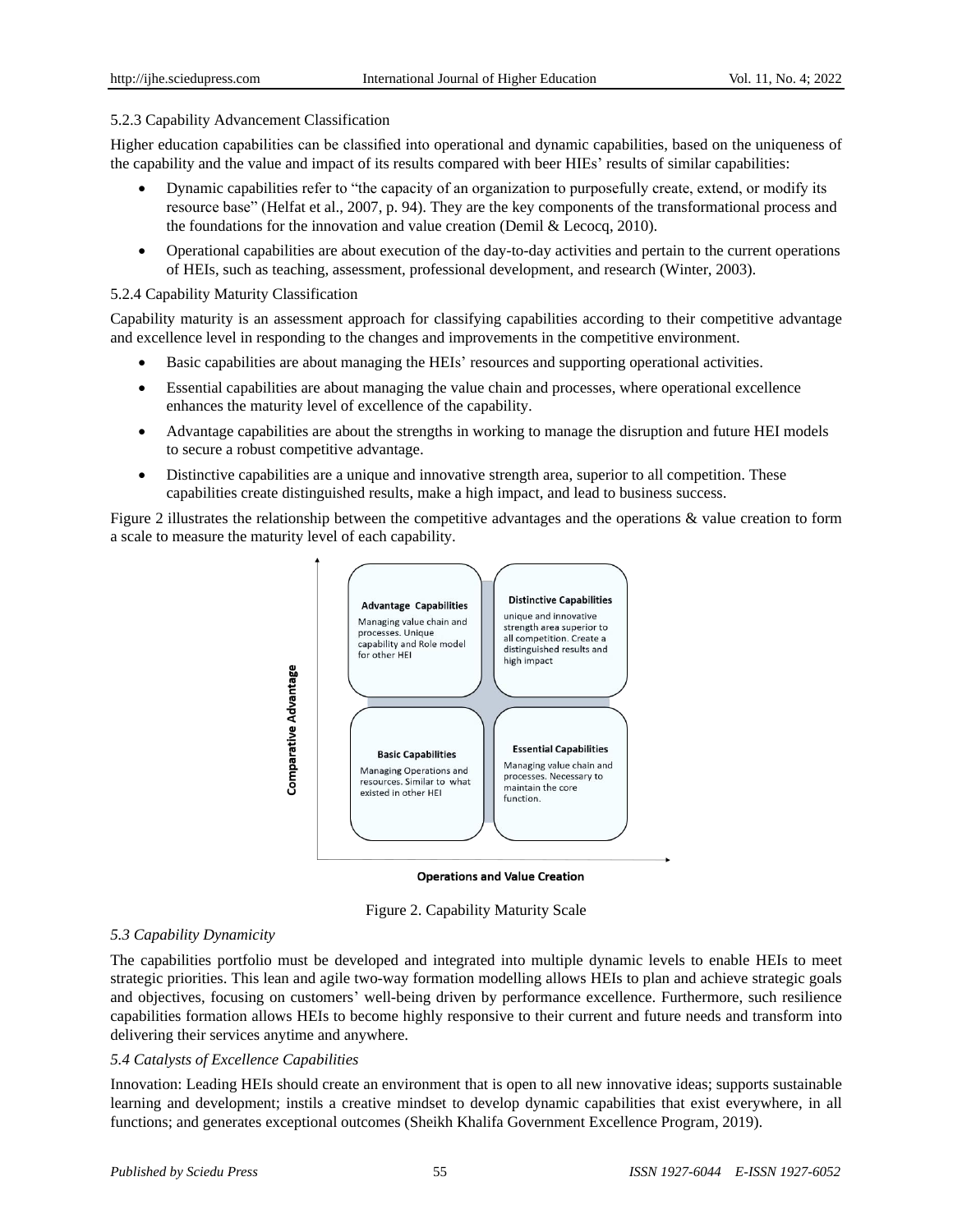Preemptive: HEIs should be initiators, think outside of the box to create emerging trends, and actively drive changes to ensure future readiness. Future foresights can be an effective tool to enhance future planning, and all these new prospects will be transformed into dynamic capabilities to be performed and participate in the journey of institutional excellence.

Agility: HEIs should be resilient and highly responsive to the new changes and be ready for the vibrant expectations of stakeholders. Agility will support the strategic planning and enhance the dynamicity of capabilities, which will enable future readiness.

# **6. HCT Case Study**

HCT has embedded the excellence culture in its ecosystem and has used GEM 2.0 as a guideline and pathway to building its capabilities portfolio. All capabilities have been aligned with the principles and foundations of GEM 2.0 and assessed against its excellence criteria following the assessment tool kit.

# *6.1 Building Capabilities Portfolios*

As preparation for building portfolios, HCT has started an awareness excellence campaign to embed the excellence culture in the institution's ecosystem and define excellence principles and foundations to stakeholders. This process consolidates the baseline for structuring the capabilities portfolio and supports its alignment with the GEM 2.0 model.

Figure 3 presents the methodology used and the main phases followed at HCT to construct its capabilities portfolio, taking into consideration the internal and external factors, and mapping these capabilities with the GEM 2.0 model. Having a comprehensive portfolio allows HCT to clearly see its real situation, supports the development of its improvement action plans, and enables it to identify the gaps and design the new capabilities accordingly.



Figure 3. Proposed Methodology for Building a Capabilities Portfolio

Figure 4 illustrates the capabilities building process within the holistic excellence system, presenting the interrelations between the integrated processes that contribute to achieving the main objectives of HCT to achieve excellence in all aspects.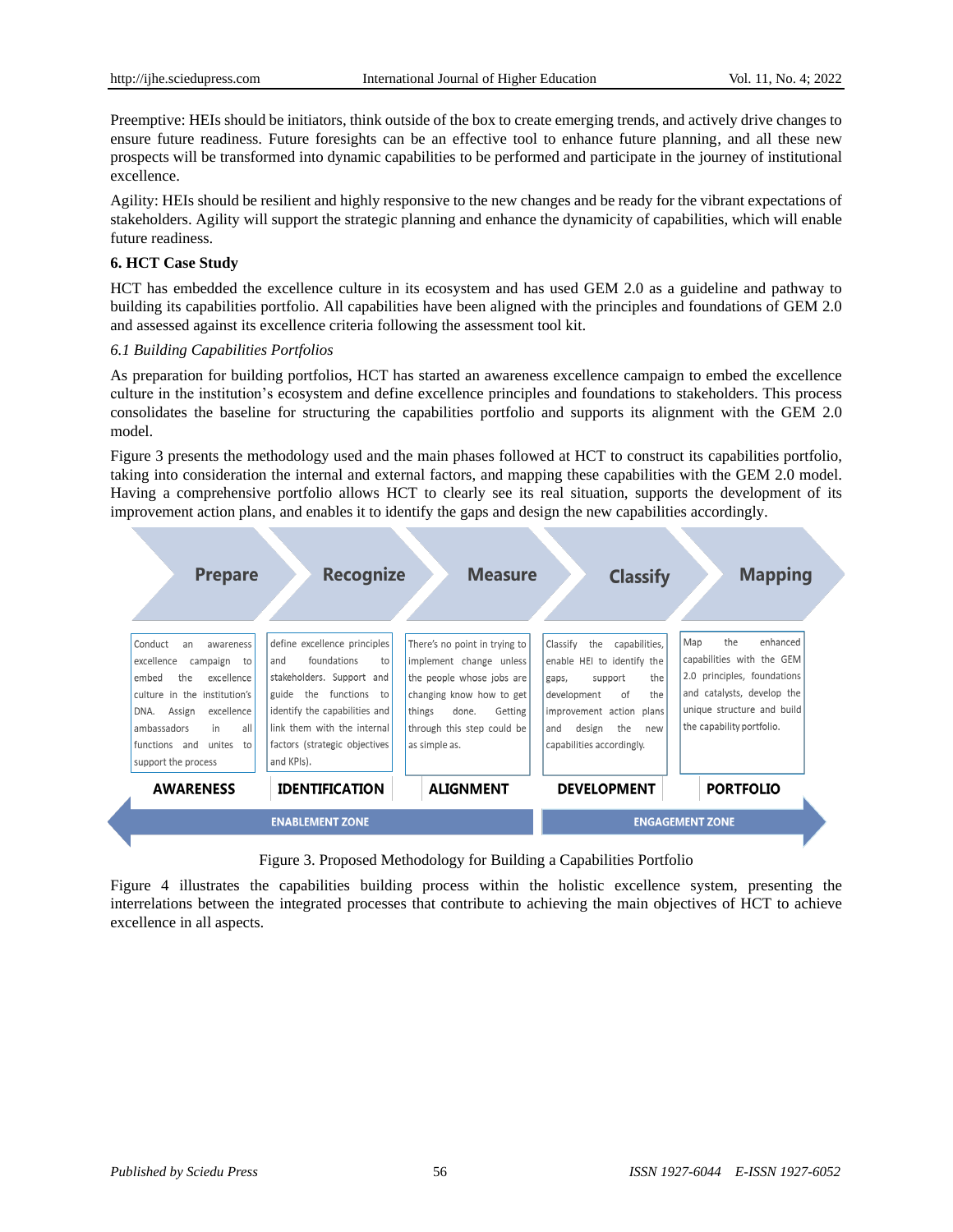

Figure 4. Excellence Process Flowchart

### 6.1.1 Capabilities Portfolio Features

HCT's unique and innovative capabilities formation allows dismantling the capabilities from the sectoral to the foundational level and to re-assemble them in a constructive formation via the "holism–reductionism" process as follows:

- Redesign capabilities anytime at any level (sub, main, or sectoral), depending on the capabilities maturity level and the internal and external needs.
- Enable continuous review, validation, and enhancement of the capabilities and develop new capabilities or even retirement of out of date capabilities.

Dynamic capabilities formation allows HCT to become highly responsive to its current and future needs and transform into delivering service excellence.

### 6.1.2 Proposed Capabilities Business Model

HCT has developed a distinctive business model in its excellence journey, aiming to improve its capabilities and transform its ordinary capabilities into dynamic capabilities through the best utilization of GEM 2.0; innovation, preemptiveness, and agility; developing the capabilities and improving their performance to be unique and innovative strength area superior to all competitors "distinctive capability".

Figure 5 presents HCT's capabilities business model and gives examples of some of the ordinary capabilities that were transformed into distinctive capabilities through this model, such as "Traditional Educational System," which has been transformed into "Digi HCT with Online Educational System" through embedding the latest and most innovative technologies.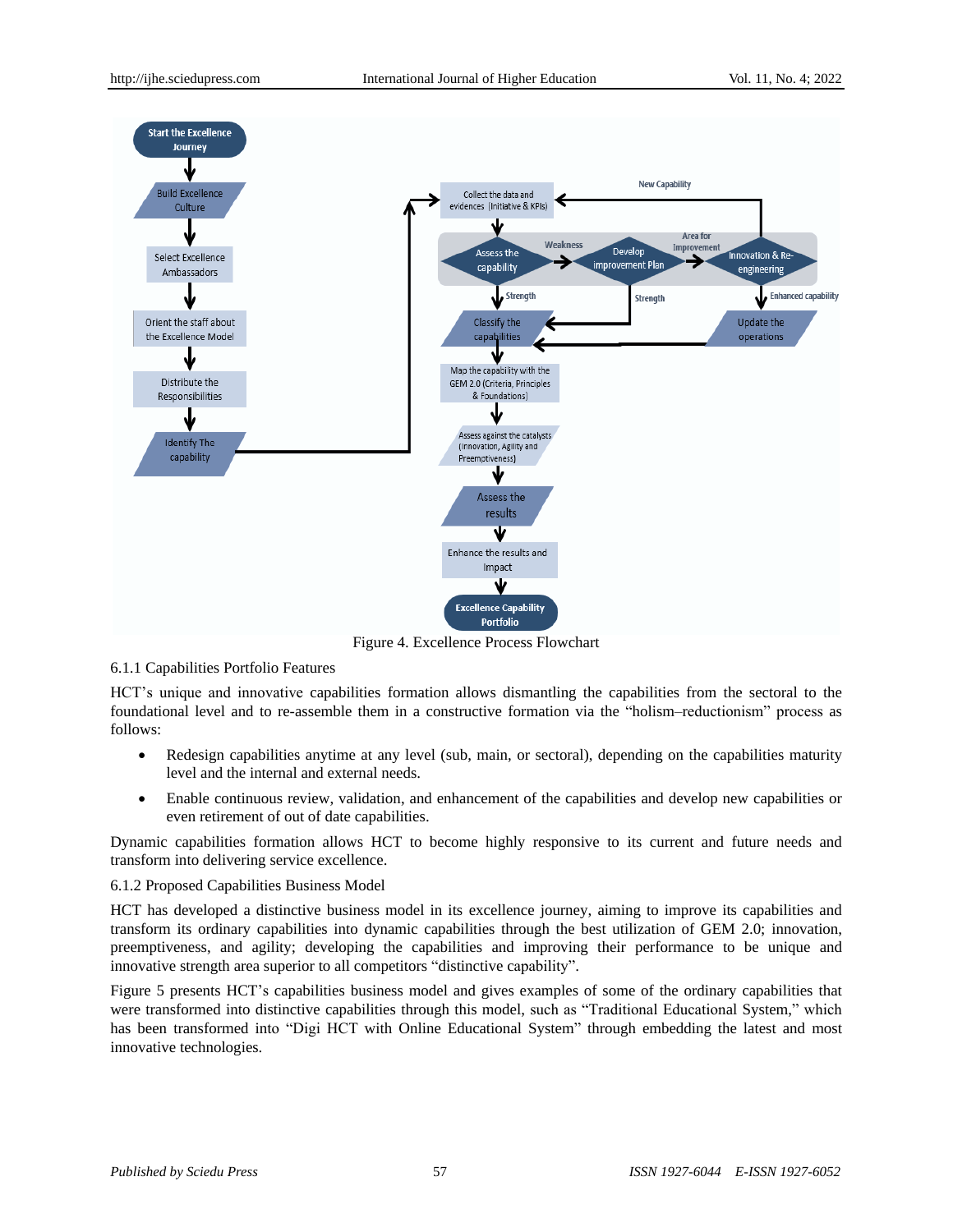

Figure 5. HCT's Capabilities Business Model

# 6.1.3 Capabilities Portfolio Architecture

HCT has structured its capabilities portfolio following the GEM 2.0 model in order to map the capabilities with the model's components, cascaded down from the main pillars to the principle level, to assess the capabilities against the model criteria and embed the new excellence concepts into the ordinary and low-performance capabilities. An improvement action plan for each function has been developed to enhance the excellence maturity level based on the finding of the assessment and facilitated by the structured portfolio and the alignment.

Figure 6 illustrates the final capabilities portfolio with the scope on the main internal and external factors taken into consideration in the alignment. The assessment tool kit has been used to assess the performance of the capabilities.

| Capabilities                    |                                                                                                                                                                                                                                                                                                                                                                                                                                                       |                                           |                          |                              |                                                   |       |  |                   |                                                          |               |       |  |                             |                                        |                     |                                |          |                   |              |          |                          |        |        |           |                                        |                                         |        |          |                    |                         |            |         |                |
|---------------------------------|-------------------------------------------------------------------------------------------------------------------------------------------------------------------------------------------------------------------------------------------------------------------------------------------------------------------------------------------------------------------------------------------------------------------------------------------------------|-------------------------------------------|--------------------------|------------------------------|---------------------------------------------------|-------|--|-------------------|----------------------------------------------------------|---------------|-------|--|-----------------------------|----------------------------------------|---------------------|--------------------------------|----------|-------------------|--------------|----------|--------------------------|--------|--------|-----------|----------------------------------------|-----------------------------------------|--------|----------|--------------------|-------------------------|------------|---------|----------------|
|                                 |                                                                                                                                                                                                                                                                                                                                                                                                                                                       |                                           |                          |                              |                                                   | Cross |  |                   | Capabilities Alignment with HCT Strategy and<br>Outcomes |               |       |  |                             |                                        |                     |                                |          |                   |              |          |                          |        |        |           |                                        |                                         |        |          |                    |                         |            |         |                |
| Strategic                       |                                                                                                                                                                                                                                                                                                                                                                                                                                                       |                                           |                          | Capability                   |                                                   |       |  | Department        |                                                          |               |       |  |                             |                                        |                     |                                |          |                   |              |          |                          |        |        |           | Capabilities Alignment with GEM2.0     |                                         |        |          |                    |                         |            |         |                |
| Main Capability<br>Capabilities | sub-Capability                                                                                                                                                                                                                                                                                                                                                                                                                                        | (Strategic, Operation)<br>Capability Type | Segmentation<br>Support) | Capability Level Of Maturity | Capability Relativity<br>Functional or Functional |       |  |                   |                                                          |               |       |  |                             | Definition<br>$\overline{\phantom{0}}$ |                     |                                |          |                   |              |          |                          |        |        |           | Capabilities<br><b>Assessment Tool</b> |                                         |        |          | Components         |                         |            |         |                |
|                                 |                                                                                                                                                                                                                                                                                                                                                                                                                                                       |                                           |                          | (Core,                       |                                                   |       |  |                   | / Description<br>Work<br><sub>ç0</sub>                   |               | Scope |  | End-user Department         | Strategic Goal                         | Strategic Objective | Relevant Projects / Initiative | Outcomes | Impact            | Stakeholders | Evidence | Results KPIs             | Design | Deploy | Transform | Disruption                             | Fundamentals (embedded<br>as applicable | Pillar | Criteria | Principles<br>Main | Secondary<br>Principles | Innovation | Agility | Preemptiveness |
|                                 |                                                                                                                                                                                                                                                                                                                                                                                                                                                       |                                           |                          |                              |                                                   |       |  |                   | $\overline{a}$                                           |               |       |  |                             |                                        |                     |                                |          |                   |              |          |                          |        |        |           |                                        |                                         |        |          |                    |                         |            |         |                |
|                                 | $\frac{1}{2} \left  \frac{1}{2} \frac{1}{2} \frac{1}{2} \frac{1}{2} \frac{1}{2} \frac{1}{2} \frac{1}{2} \frac{1}{2} \frac{1}{2} \frac{1}{2} \frac{1}{2} \frac{1}{2} \frac{1}{2} \frac{1}{2} \frac{1}{2} \frac{1}{2} \frac{1}{2} \frac{1}{2} \frac{1}{2} \frac{1}{2} \frac{1}{2} \frac{1}{2} \frac{1}{2} \frac{1}{2} \frac{1}{2} \frac{1}{2} \frac{1}{2} \frac{1}{2} \frac{1}{2} \frac{1}{2}$<br><b>STATE</b><br><b><i><u>STOLEN BALLASTER</u></i></b> |                                           |                          |                              |                                                   |       |  | <b>EXHIBITION</b> |                                                          | <b>TACHER</b> |       |  | <b><i>American loss</i></b> |                                        | <b>MAN</b><br>mar   | <b>MARKET</b>                  |          | no se se se se se |              |          | Roude-Alfra (T)          |        |        | on a      | <b>BA</b>                              | $\mathbb{R}^n$<br>E                     |        |          |                    |                         |            |         |                |
|                                 | $\sim$                                                                                                                                                                                                                                                                                                                                                                                                                                                |                                           |                          |                              | $\sim$ 10000                                      |       |  |                   |                                                          |               |       |  |                             |                                        |                     |                                |          |                   |              |          |                          |        |        |           |                                        | <b>MARCH</b>                            |        |          | <b>TILL</b>        |                         |            |         |                |
|                                 |                                                                                                                                                                                                                                                                                                                                                                                                                                                       |                                           |                          |                              |                                                   |       |  |                   |                                                          |               |       |  |                             | E                                      | B<br>e              |                                |          |                   |              |          |                          |        |        |           | ż                                      |                                         |        |          |                    |                         |            |         |                |
|                                 | $\sim$                                                                                                                                                                                                                                                                                                                                                                                                                                                |                                           |                          |                              |                                                   |       |  |                   |                                                          |               |       |  |                             |                                        |                     | $\sim$<br>173                  |          |                   |              |          |                          |        |        |           | <b>CONTRACTOR</b>                      | <b>Marine</b>                           |        |          |                    |                         |            |         |                |
|                                 |                                                                                                                                                                                                                                                                                                                                                                                                                                                       |                                           |                          |                              |                                                   |       |  |                   |                                                          |               |       |  |                             |                                        | <b>LOCKS</b>        | $\sim$                         |          |                   |              |          | <b>MONEY HOUSE AND</b>   |        |        |           |                                        | <b>Marinez</b><br>ᄦ                     |        |          |                    |                         |            |         |                |
|                                 |                                                                                                                                                                                                                                                                                                                                                                                                                                                       |                                           |                          |                              |                                                   |       |  |                   |                                                          |               |       |  |                             |                                        | <b>Senior</b>       |                                |          |                   |              |          | <b><i>MERCHANGER</i></b> |        |        |           |                                        | 墨<br><b>MOVE</b>                        |        |          |                    |                         |            |         |                |

Figure 6. HCT's Capabilities Portfolio and Alignment with GEM 2.0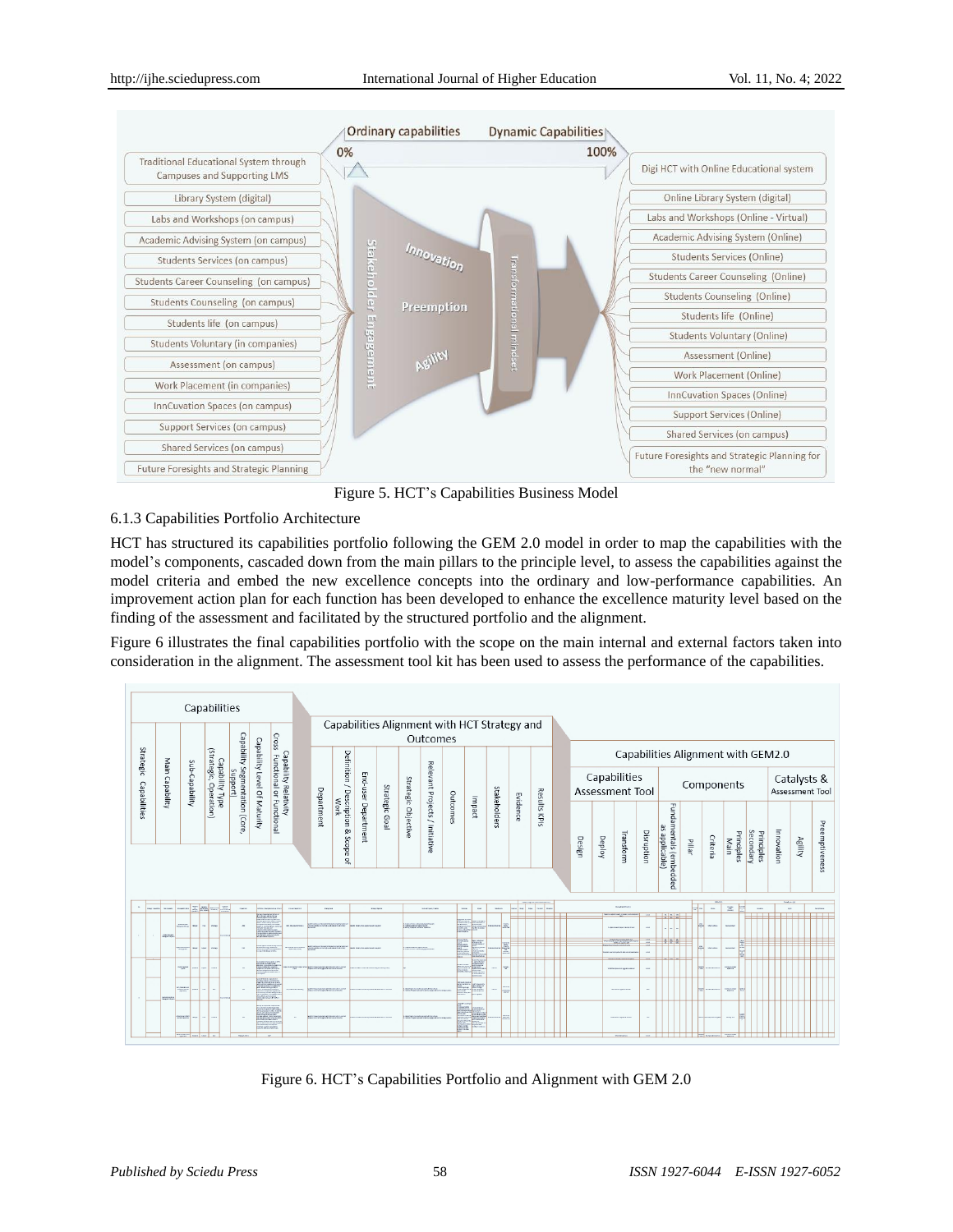Figure 7 presents the final distribution of the capabilities based on the different classification types described earlier, which gives a holistic view of the excellence maturity level and enables HCT to identify strengths and areas for improvement.



Figure 7. HCT's Capabilities Distribution

# **7. Conclusion**

HEIs that aim to contribute to knowledge creation, improve excellence performance, and achieve the well-being of their stakeholders must build a strong capabilities portfolio with dynamic capabilities to become highly responsive to their current and future needs and transform into an excellence maturity level in core and supporting services and high-ranking and leadership positions.

Leading HEIs should create an open ecosystem to ensure that innovation is embedded everywhere and both proactive and agile mindset are supporting the dynamic capabilities, which ensure that future readiness is always at an optimal level.

The determination of key capabilities is critical to performance excellence in higher education. The case study has presented a proposed framework to identify key capabilities, classify them into multiple levels and categories, align them with GEM 2.0 excellence principles, and assess the maturity of each capability to enable the HEIs to develop their improvement action plan and address the capability gaps.

The proposed model for building capabilities portfolios provides unique and innovative capabilities formation, allows dismantling the capabilities from sectoral to foundational levels, and reassembles them in a better formation via the holism–reductionism process. Dynamic capabilities formation allows HEIs to become highly responsive to their current and future needs and to transform into delivering service excellence.

The proposed model in the case study supports HEIs in identifying areas for improvement, determining key capabilities, and improving existing key capabilities to achieve better excellence performance. The model can also be considered an opportunity for a benchmarking practice.

Instead of mapping and aligning higher education's excellence efforts and capabilities with generic excellence models, the authors recommend conducting a future study to develop a particular higher education excellence model and framework with customized excellence principles and guidelines and a more relevant assessment tool kit. This will complement the capabilities portfolios and provide a full and fit-for-purpose excellence mechanism specialized in higher education to support HEIs in their excellence journey.

# **References**

Al-Hosaini, F. F., & Sofian, S. (2015). A Review of Balanced Scorecard Framework in Higher Education Institution (HEIs). *International Review of Management and Marketing, 5*(1), 26-35. Retrieved from https://dergipark.org.tr/en/pub/irmm/issue/32083/35507[0https://www.academia.edu/36451470/A\\_Review\\_of\\_B](https://www.academia.edu/36451470/A_Review_of_Balanced_Scorecard_Framework_in_Higher_Education_Institution_HEIs?bulkDownload=thisPaper-topRelated-sameAuthor-citingThis-citedByThis-secondOrderCitations&from=cover_page) [alanced\\_Scorecard\\_Framework\\_in\\_Higher\\_Education\\_Institution\\_HEIs?bulkDownload=thisPaper-topRelated-s](https://www.academia.edu/36451470/A_Review_of_Balanced_Scorecard_Framework_in_Higher_Education_Institution_HEIs?bulkDownload=thisPaper-topRelated-sameAuthor-citingThis-citedByThis-secondOrderCitations&from=cover_page) [ameAuthor-citingThis-citedByThis-secondOrderCitations&from=cover\\_page?](https://www.academia.edu/36451470/A_Review_of_Balanced_Scorecard_Framework_in_Higher_Education_Institution_HEIs?bulkDownload=thisPaper-topRelated-sameAuthor-citingThis-citedByThis-secondOrderCitations&from=cover_page)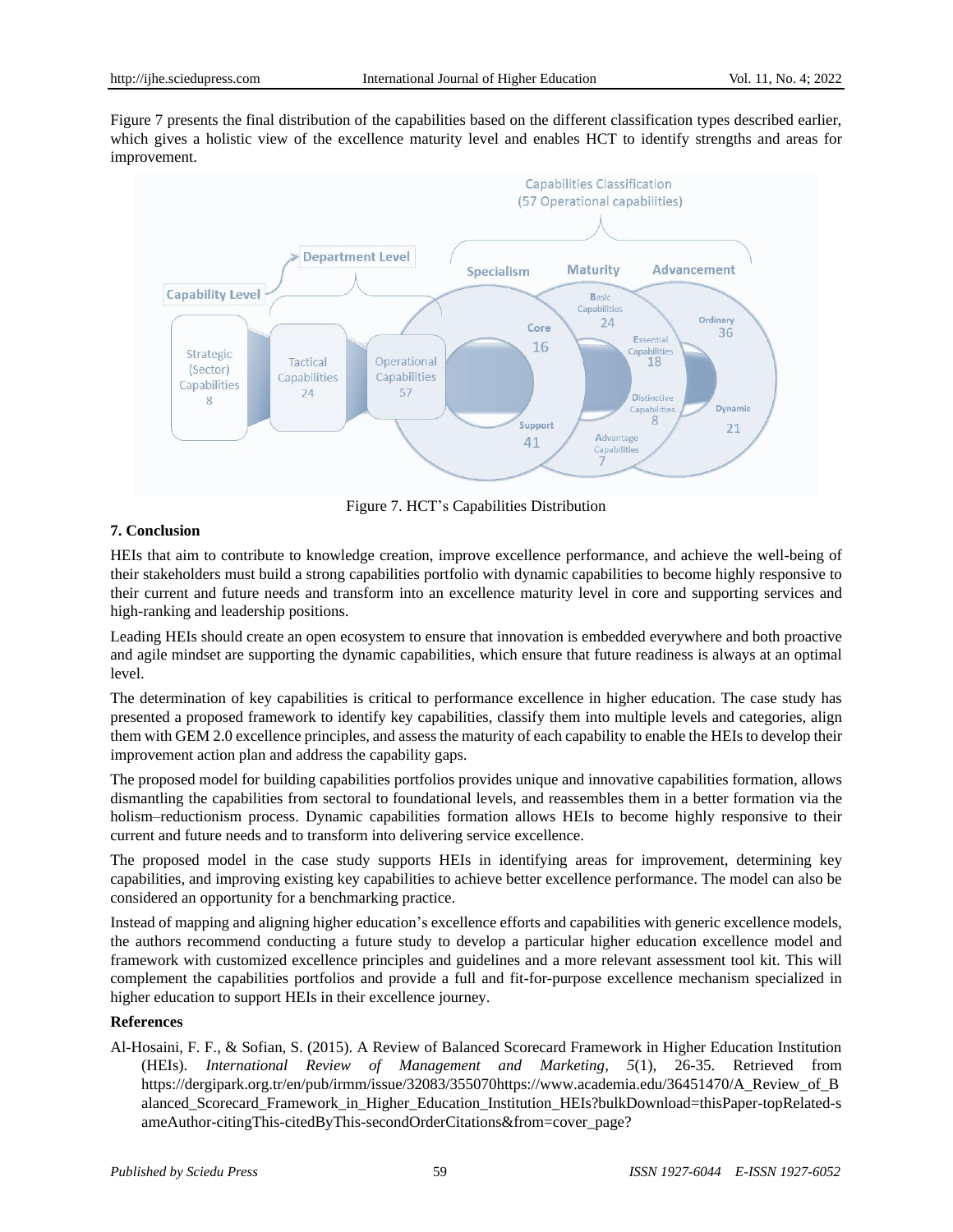- Al Shobaki, M., & Naser, S. (2016). The Dimensions of Organizational Excellence in the Palestinian Higher Education Institutions from the Perspective of the Students, *Global Journal of multidisciplinary studies, 5*(11), 66-100. Retrieved from <http://dstore.alazhar.edu.ps/xmlui/handle/123456789/437>
- Ali, Mohammed N. Al Shaikh. (2007). Performance Evaluation of Palestinian Telecommunication Corporations by Using Balanced Scorecard Approach. *The Islamic University.* http://hdl.handle.net/20.500.12358/17908
- Asif, M., & Searcy, C. (2014). Determining the key capabilities required for performance excellence in higher education. *Total Quality Management & Business Excellence, 25*(1-2), 22-35. <https://doi.org/10.1080/14783363.2013.807676>
- Aziz, S., Mahmood, M., & Bano, S. (2018). Total quality management: A frame work for higher education institution. *Journal of Research in Social Sciences, 6*(1), 124-141. [http://ezproxy.hct.ac.ae/login?url=https://www.proquest.com/scholarly-journals/total-quality-management-fram](http://ezproxy.hct.ac.ae/login?url=https://www.proquest.com/scholarly-journals/total-quality-management-frame-work-higher/docview/2006709401/se-2) [e-work-higher/docview/2006709401/se-2](http://ezproxy.hct.ac.ae/login?url=https://www.proquest.com/scholarly-journals/total-quality-management-frame-work-higher/docview/2006709401/se-2)
- Brusoni, M., Damain, R., Sauri, J., Jackson, S., Komurcugil, H., Malmedy. M., Matveea, O., Motova, G., Pisarz, S., Pol, P., Rostlund, A., Soboleva, E., Tavares, O., & Zobez, L. (2014). The concept of excellence in higher education. *European Association for Quality Assurance in Higher Education AISBL*, Belgium. ISBN 978-952-5539-73-8 (web publication) ISSN 1458-1051. P. 5-42. [https://www.enqa.eu/wp-content/uploads/ENQA-Excellence-WG-Report\\_The-Concept-of-Excellence-in-Highe](https://www.enqa.eu/wp-content/uploads/ENQA-Excellence-WG-Report_The-Concept-of-Excellence-in-Higher-Education.pdf) [r-Education.pdf](https://www.enqa.eu/wp-content/uploads/ENQA-Excellence-WG-Report_The-Concept-of-Excellence-in-Higher-Education.pdf)
- Demil, B., & Lecocq, X. (2010). Business model evolution: In search of dynamic consistency. *Long Range Planning, 43*(2-3), 227-246. https://doi.org/10.1016/j.lrp.2010.02.004
- Dima, A., Cloditchi, R., Istudor, L., & Luchian, L. (2019). *Business excellence models in higher education: Innovative solutions for management performance.* Proceedings of the 13th International Conference on Business Excellence. <https://doi.org/10.2478/picbe-2019-0005>
- Elayan, M., & Sleimi M. (2020). The mediating effect of dynamic capability on the HR information system and the attainment of competitive advantage in Jordanian higher education institutions. *International Journal for Quality Research, 15*(2), 533-548. <https://doi.org/10.24874/IJQR15.02-11>
- Ghinea, V. M., Dima, A. M., & Hadad, S. (2017). Excellence model for sustainable convergence in the EU higher education. *Amfiteatru Economic, 19*(11), 1107-1122. https://www.researchgate.net/publication/320498388
- Hafeez, K., Malak, N., & Zhang, Y. (2007). Outsourcing non-core assets and competences of a firm using analytic hierarchy process. *Computers & Operations Research, 34*(12), 3592-3608. https://doi.org/10.1016/j.cor.2006.01.004
- Helfat, C., Finkelstein, S., Mitchell, W., Peteraf, M., Singh, H., Teece, D., & Winter, S. (2007) *Dynamic capabilities: Understanding strategic change in organizations*. Malden, MA: Blackwell, P 94, Sage Publications. https://doi.org/10.1177/1476127008100133
- Hides, M. T., Davis, J., & Jackson, S. (2004). Implementation of EFQM excellence model self-assessment in the UK higher education sector: Lessons learned from other sectors. *The TQM Magazine, 16*(3), 194-201. https://doi.org/10.1108/09544780410532936
- Kaplan, R. S., & Norton, D. P. (1993). Putting the balanced scorecard to work. The performance measurement, management and appraisal sourcebook, *Harvard Business Review*, 66-79. https://hbr.org/1993/09/putting-the-balanced-scorecard-to-work
- Kumar A., & Thakur R. (2018), Objectivity in performance ranking of higher education institutions using dynamic data envelopment analysis. *Emerald Insight*, IJPPM 68, 4. https://doi.org/10.1108/IJPPM-03-2018-0089
- Musli, M., Mann, R., Grigg, N., & Wagner, J. (2011). Business excellence model: An overarching framework for managing and aligning multiple organisational improvement initiatives. *Total Quality Management & Business Excellence, 22*(11), 1213-1236. <https://doi.org/10.1080/14783363.2011.624774>
- Naldi, L., Wikström, P., & Bjørn Von Rimscha, M. (2014). Dynamic capabilities and performance. *International Studies of Management & Organization, 44*(4), 63-82. <https://doi.org/10.2753/IMO0020-8825440404>
- Ehsan Sadeh & Mansour Garkaz. (2015) Explaining the mediating role of service quality between quality management enablers and students' satisfaction in higher education institutes: the perception of managers, *Total*